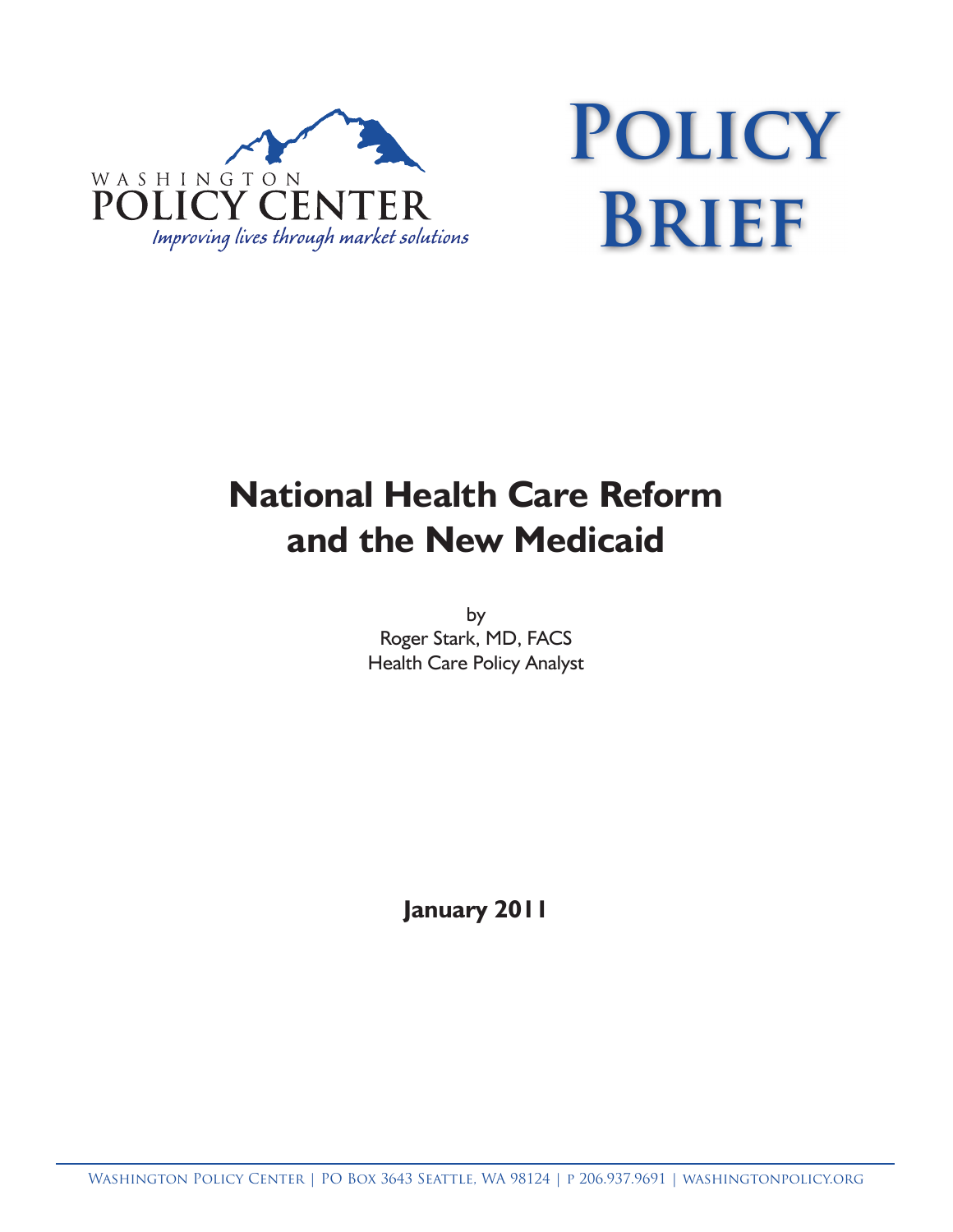

## **National Health Care Reform and the New Medicaid**

by Roger Stark, MD, FACS **Health Care Policy Analyst** 

January 2011

## **Contents**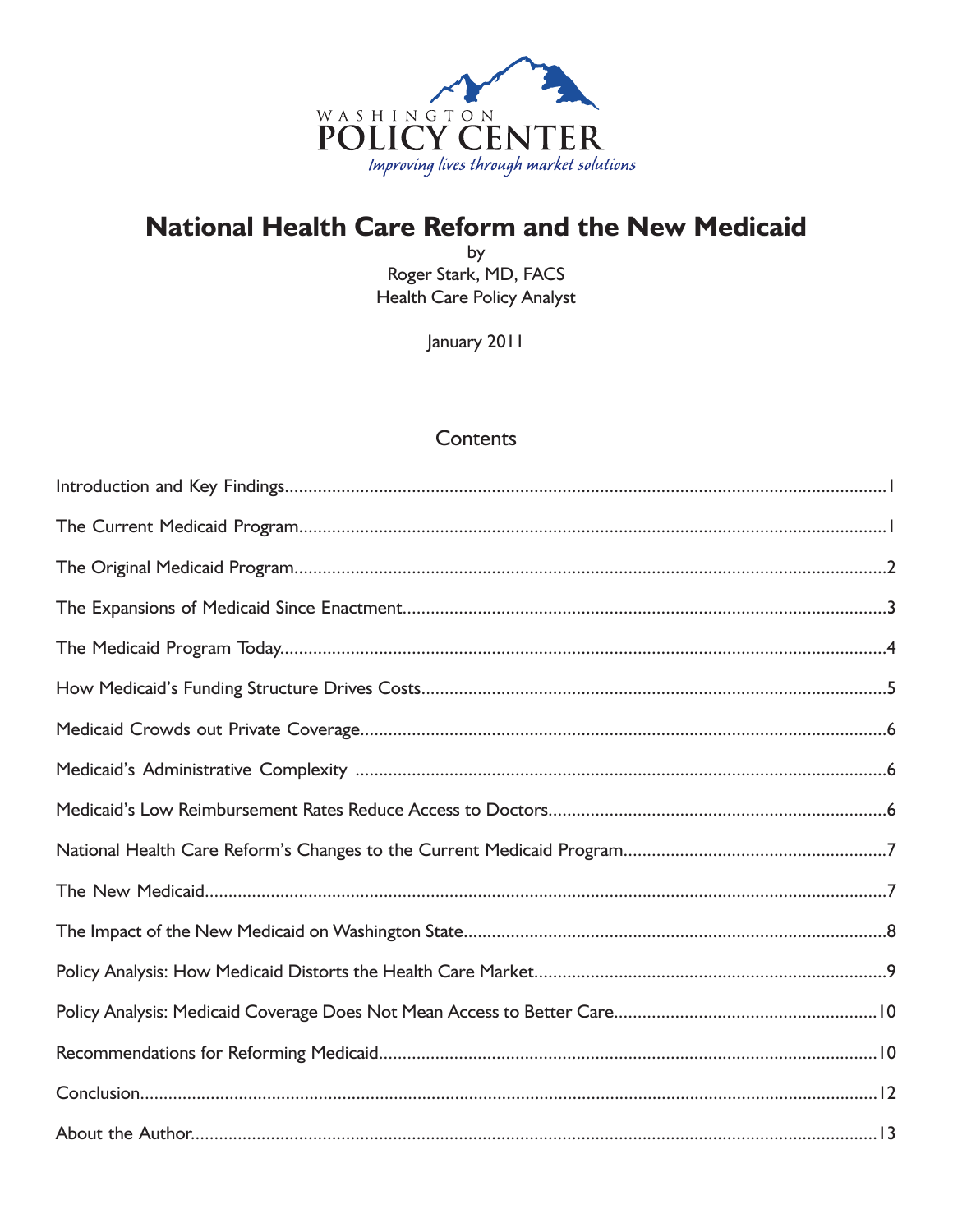# **POLICY BRIEF**

## **National Health Care Reform and the New Medicaid**

by Roger Stark, MD, FACS Health Care Policy Analyst **Analyst** January 2011

#### **Introduction**

Significant federal health care reform legislation, the Patient Protection and Affordable Care Act or  $PPACA$ ,<sup>1</sup> passed last spring with narrow partisan support and substantial bipartisan opposition. A social entitlement program of this magnitude has never passed Congress without broad support from both major political parties. The law remains controversial, with 20 states filing suit against it in federal court.

The Congressional Budget Office (CBO) is the non-partisan organization that determines the cost of proposed legislation. Although the CBO has subsequently adjusted the cost of the new health care reform law upward, it initially scored the bill at approximately  $$1$  trillion.<sup>2</sup> Four to five percent of the cost was for administrative fees (around \$40 billion) and the remainder was evenly divided between paying for subsidies in the new insurance exchange and paying for a newly-expanded Medicaid program.

Almost one half of the cost of national health care reform will pay for creating a new, greatly-expanded Medicaid program. It is worth examining this new program and how it will relate to existing state Medicaid programs. It should be noted that the new law uses traditional Medicaid to create an entirely new entitlement. The eligibility requirements and funding mechanisms for the new Medicaid will be totally different from the existing program.

#### **The Current Medicaid Program**

The current Medicaid program began in 1965 with the passage of Title XIX of the Social Security Act. It has always been an entitlement, with no defined limit on the number of beneficiaries or the cost of the program. As long as a person meets the legal criteria for participation in the program, that person receives Medicaid benefits, regardless of total cost to taxpayers. From the beginning, a link was established between Medicaid eligibility and the welfare program, Aid to Families with Dependant Children (AFDC).<sup>3</sup> The current Medicaid program is now the largest health insurance system in the United States and is the largest means-tested health care program in the world.

The cost of the current Medicaid program is shared between federal and state governments. Each state receives federal money on a sliding scale based on average personal income, with poorer states getting a higher percentage of federal funds. At present, the average match for Medicaid spending is 57 percent in federal money and 43 percent in state funds.<sup>4</sup>

### **Key Findings**

- 1. Limited public safety net programs will always be needed to provide health care for the poorest and most vulnerable people in our society.
- 2. After more than 40 years, there is no evidence Medicaid has improved health outcomes for the vast majority of either children or adults enrolled in the program.
- 3. Medicaid spending is now the fastest growing line item in nearly every state in the country.
- 4. Medicaid is unsustainable. At the current rate of spending increase, Medicaid spending will double compared to fiscal 2008 levels in nine years, that is, by fiscal 2017.
- 5. Medicaid costs will explode as a result of recent health care reform legislation. Eventually, the federal government will have only three choices, all of which are bad: run huge budget deficits, raise taxes, or ration medical care by limiting funding.

<sup>1</sup> http://www.ncsl.org/documents/health/ppaca-consolidated.pdf

<sup>2</sup> http://www.cbo.gov/doc.cfm?index=11355

<sup>3</sup> "Medicaid Legislative History, 1965-2000", The Kaiser Commission on Medicaid and the Uninsured, Appendix 1, p 175, 2000.

<sup>4</sup> "Brief Summaries of Medicare and Medicaid," by Earl Dirk Hoffman, Jr., et al., Centers for Medicare and Medicaid Services, Department on Health and Human Services, November 1, 2008.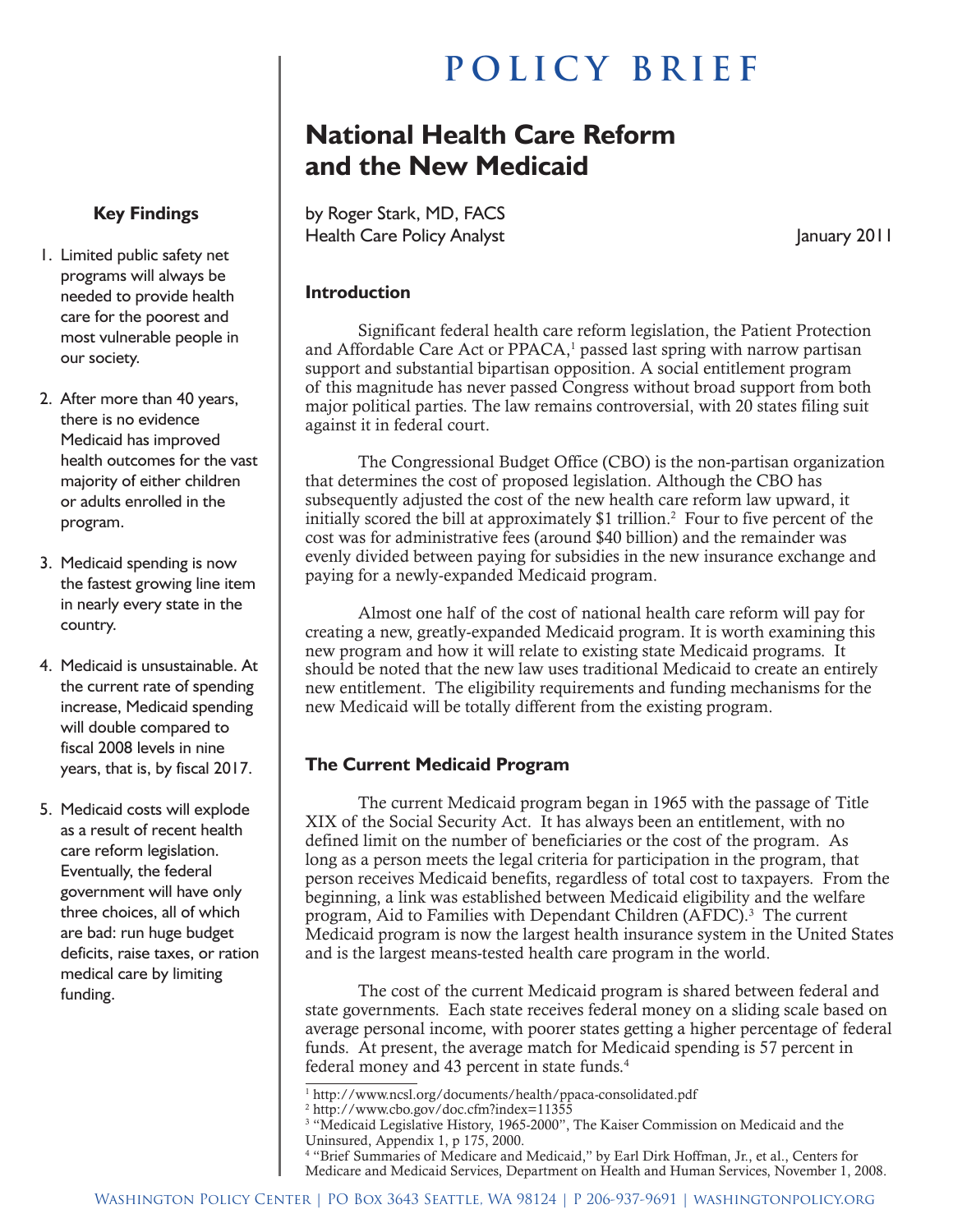Medicaid spending is now the fastest growing line item in nearly every state in the country. In 2008, Medicaid spending accounted for 21 percent of the average state budget and 20 percent in Washington state.<sup>5</sup> Total spending on Medicaid in Washington State was \$6.3 billion for fiscal 2008.<sup>6</sup> The contribution from Washington State taxpayers was 48 percent of the total which is higher than the national average of 43 percent.

According to the National Association of State Budget Officers, Medicaid costs will grow much faster than state revenue growth for the foreseeable future, meaning the program will take up an ever-growing share of state budgets. For 2008, Medicaid expenses for federal and state governments combined were \$339 billion. This number is projected to reach \$523 billion by 2013, a 54 percent increase in just five years.7

Medicaid spending on the current program will double by  $2017$ .<sup>8</sup> At an average growth rate of eight percent per year, Medicaid is the fastest-growing federal entitlement program.<sup>9</sup> The non-partisan Congressional Budget Office estimates the Medicaid program alone will account for almost six percent of the nation's Gross Domestic Product by 2017.10

#### **The Original Medicaid Program**

The Medicaid entitlement commits the federal government to providing health services, regardless of cost, to all U.S. residents who meet the eligibility requirements.11 When created in 1965, eligibility was defined as:

- 1. All children in families with incomes of less than 133 percent of the federal poverty level (FPL)
- 2. All adult caretakers of eligible children
- 3. Elderly people not receiving supplemental social security benefits
- 4. The legally blind
- 5. The disabled

Under Medicaid, Washington D.C., provides broad national guidelines with the individual states deciding the type, duration, and amount of health services to be provided, as well as the eligibility criteria. The original thinking in Congress was that a joint program would cost less since state legislators would not be as willing to spend their state dollars on an entitlement plan. The rapid expansion in the eligibility and cost of the program since then, however, has shown this supposition to be false.

States that wanted to participate in Medicaid were required to submit a comprehensive plan to the Medicaid office in Washington, D.C. Although the

*Medicaid spending is the fastest growing line item in nearly every state in the country. According to the National Association of State Budget Officers, Medicaid costs will grow much faster than state revenue growth for the foreseeable future, meaning the program will take up an ever-growing share of state budgets*

<sup>5</sup> http://www.nasbo.org/Publications/StateExpendatureReport/tabid/79/Default.aspx

<sup>6</sup> http://www.statehealthfacts.org/profileind.jsp?cat=4&sub=47&rgn=49. 7 "Brief Summaries of Medicare and Medicaid," by Earl Dirk Hoffman, Jr., et al., Centers for Medicare and Medicaid Services, Department on Health and Human Services, November 1, 2008. 8 "Federal Medicaid Payments," CBO March 2008 Baseline: Medicaid, Congressional Budget Office, March 2008, at www.cbo.gov/budget/factsheets/2008b/medicaidBaseline.pdf.

<sup>&</sup>lt;sup>9</sup> "The Budget and Economic Outlook, 2007 – 2017, An Update", Congressional Budget Office, August 2007, page 9, at www.cbo.gov/ftpdocs/85xx/doc8565/08-23-Update07.pdf.  $10$  Ibid, page 3.

<sup>&</sup>lt;sup>11</sup> "Medicaid Milestones, 1965 - 2000," History, Centers for Medicare and Medicaid Services, U.S. Department of Health and Human Services, at www.cms.hhs.gov/History/Downloads/ MedicaidMilestones.pdf.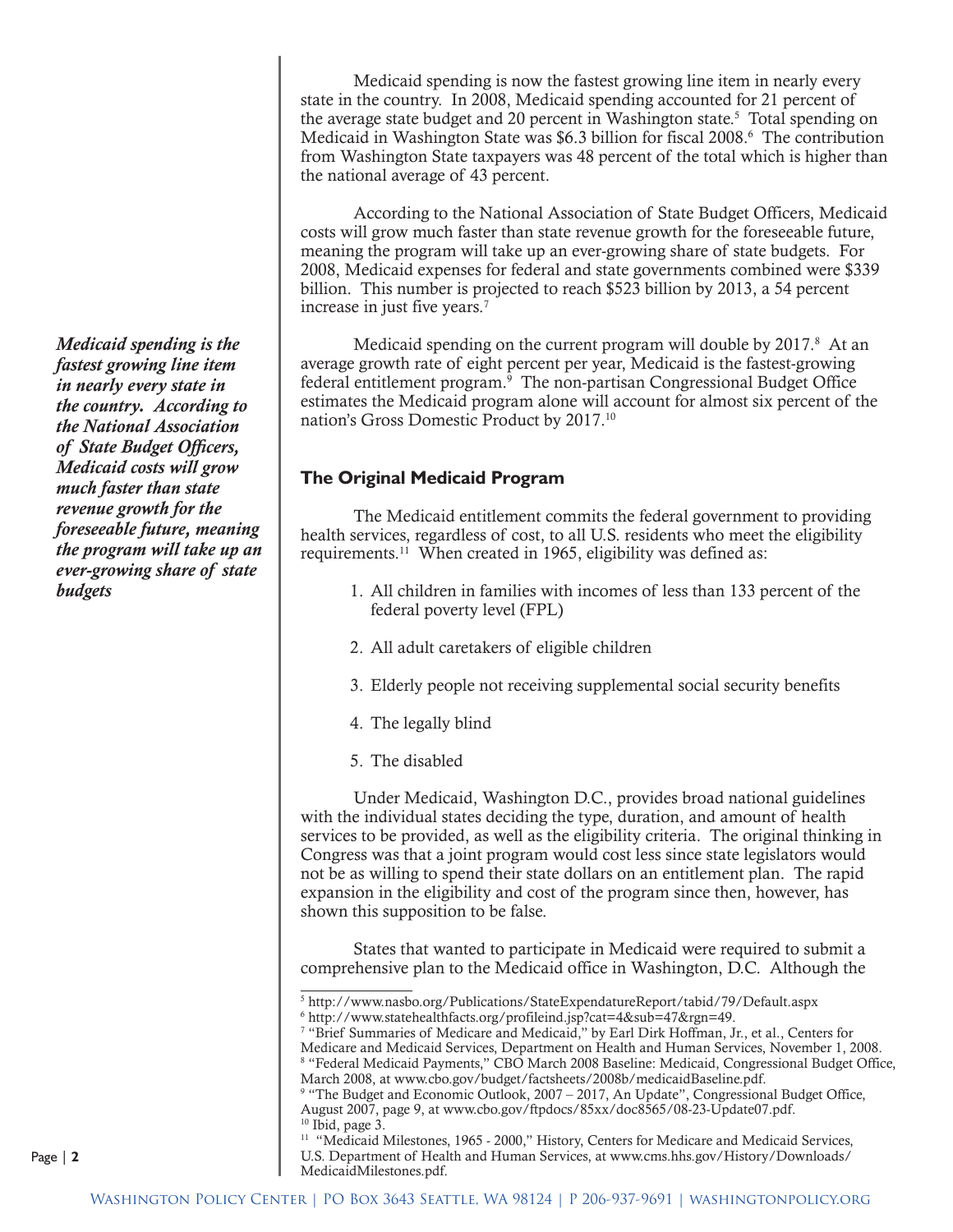federal guidelines were intended by Congress merely to set broad parameters, the original regulations ran to 220 pages of single spaced type and included specific mandatory eligibility and benefit criteria.

Originally, not all poor people qualified for Medicaid. Eligibility requirements based on income have been a moving target for state officials through the years, and have led to a variety of added state-only programs for the poor and uninsured people who are not covered by the federal Medicaid program. Likewise, a number of states have attempted to fold Medicaid into their state-specific plans of universal coverage, while exempting Medicare recipients.

#### **The Expansions of Medicaid Since Enactment**

Since its inception, Medicaid has seen massive expansions in the scope and cost of the program. Although government administrators took at least a year to get the program running, by 1967 Congress was already amending the original bill and adding new benefits.<sup>12</sup> The federal legislative language also shows a shift from "allowing" states voluntarily to increase eligibility and benefits to "requiring" states to expand the program. The result has been a significant increase in the share of state budgets claimed by the federal program.

The shift by federal officials to impose new eligibility and benefit requirements on the states undermined the original rationale for making Medicaid a matching funds program: that state officials would manage the program carefully to avoid spending too much of state taxpayers' money. This single policy decision has contributed greatly to the financial instability and unpredictability of the program.

Several landmark decisions involving Medicaid expansion warrant particular attention. First, the major welfare reform of 1996 for the first time repealed a federal entitlement program, Aid to Families with Dependant Children (AFDC). Congress replaced it with block grants to the states, called Temporary Assistance to Needy Families (TANF).

This should have effectively decoupled Medicaid from welfare assistance and could have given states more control over their own health care programs for poor residents. Instead, Congress amended the welfare reform bill with Section 1931, which required states to continue to cover the medical care of families meeting the 1996 AFDC criteria. The 1996 welfare reform itself has been a tremendous success<sup>13</sup>, relieving millions of families of dependence on monthly government payments and opening opportunities for a life of work, self-reliance and independence. Yet Congress barred the Medicaid program from participating in the same reform, and today it remains an extremely costly, wasteful and everexpanding federal program.

A second landmark piece of legislation was the passage of Title XXI of the Social Security Act, enacted as part of the Balanced Budget Act of 1997. The bill created the State Childrens' Health Insurance Program or S-CHIP. This program provides federal block grants to states that extend tax-funded health care coverage to low-income children not eligible for Medicaid, and encourages states to expand public coverage of the disabled up to 250 percent of the federal poverty level (FPL).

*The federal legislative language also shows a shift from "allowing" states voluntarily to increase eligibility and benefits to "requiring" states to expand the program. The result has been a significant increase in the share of state budgets claimed by the federal program.*

<sup>&</sup>lt;sup>12</sup> "Brief Summaries of Medicare and Medicaid," by Earl Dirk Hoffman, Jr., et al., Centers for Medicare and Medicaid Services, Department on Health and Human Services, November 1, 2008. <sup>13</sup> For data demonstrating the success of the 1996 welfare reform law see "Healthy Competition," by Michael F. Cannon and Michael D. Tanner, 2nd edition , The Cato Institute, Washington, D.C, 2007, page 108, and "Poverty Status of People by Family Relationship, Race, and Hispanic Origin, 1959- 2005." Table 2, Historical Poverty Tables, U.S. Census Bureau, at www.census.gov/hhes/www/ poverty/histpov/hstpov2.html.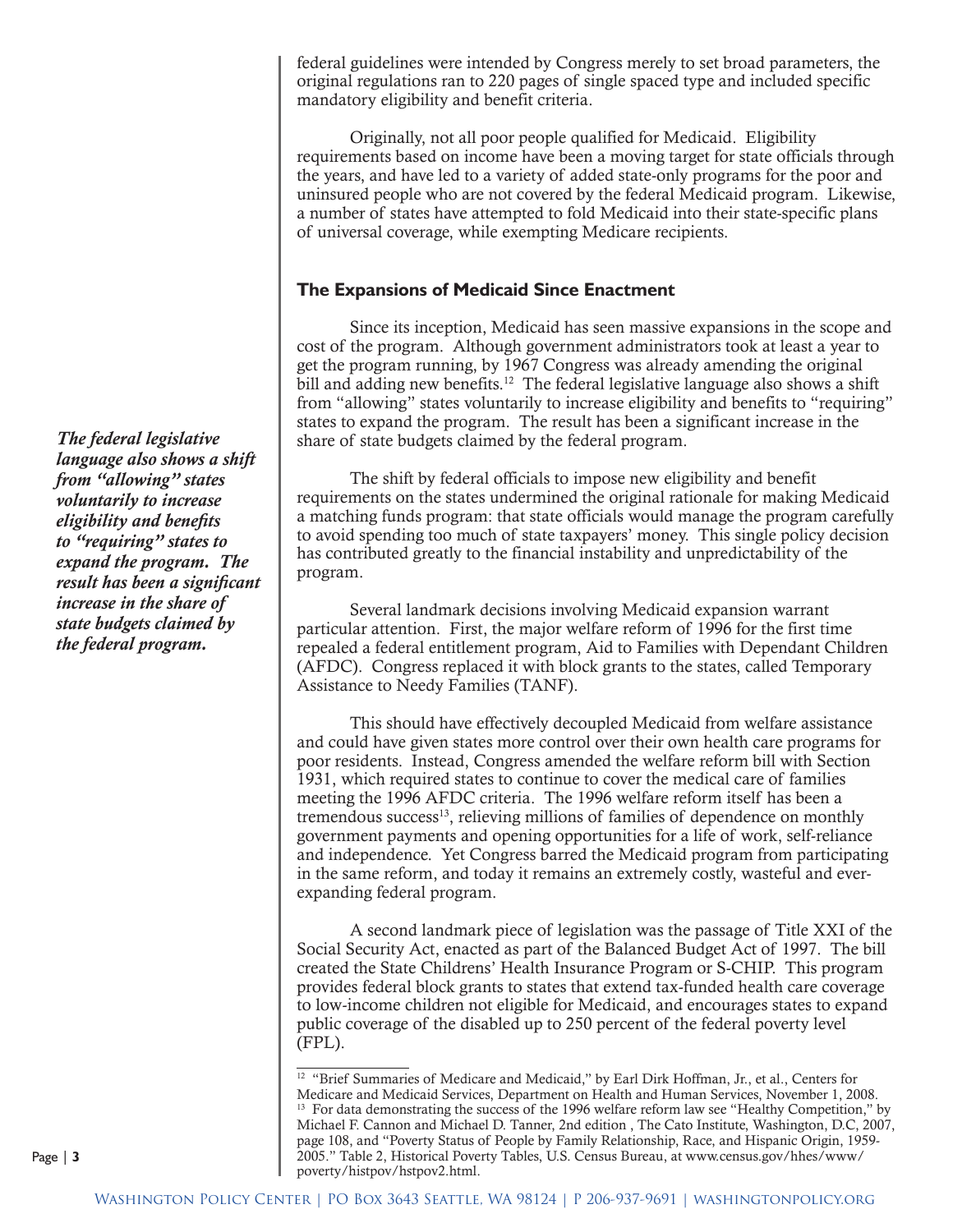*In the years since it was enacted, Medicaid has grown at twice the rate of health care price inflation, and significantly faster than inflation in the general economy.*

*The Medicaid program has never lived up to the promises of its advocates in the area of cost containment in health care.*

The law also allows Medicaid recipients to enroll in Managed Care Organizations (MCO) and allows states to opt out of "reasonable and adequate" Medicaid reimbursement for hospitals and nursing homes. So, without specifically expanding Medicaid, the federal government has allowed states to increase their health care spending using federal matching dollars.

Forty-four states now cover children and their families up through 200 percent of the FPL, and nineteen states cover up to 300 percent of the FPL through the S-CHIP plan.14 The Washington legislature passed legislation in 2009 that would expand state-subsidized health care to 300 percent of the FPL, which is \$64,200 for a family of four. The state also now offers non-subsidized health insurance to children of families making more than 300 percent of the FPL.15

One major result of this expanded government coverage is to crowd out private insurance coverage, as well as an increased tax burden for state taxpayers. At these high levels of income eligibility, middle-income families tend to drop their private health insurance and sign up for the tax-subsidized programs.

#### **The Medicaid Program Today**

In the years since it was enacted, Medicaid has grown at twice the rate of health care price inflation, and significantly faster than inflation in the general economy.16 After more than 40 years, it remains an open question whether the program has been a success and at what cost.

The Medicaid program has never lived up to the promises of its advocates in the area of cost containment in health care. The 1965 cost projection for the program in its first year was just under \$500 million. The actual cost in the first year was double that figure, \$1 billion. By 1970, the cost of the program had expanded by 500 percent to \$5 billion, a period in which inflation increased by only 23 percent.<sup>17</sup>

By 2007, total cost (state plus federal spending) was a staggering \$336 billion.<sup>18</sup> Interestingly, these numbers are probably low, since only two-thirds of potential Medicaid recipients are signed up at any one point in time.19

Medicaid now represents almost 15 percent of the \$2.1 trillion in total annual healthcare spending in the United States. In 2007, this single program accounted for fully  $7$  percent of all federal spending.<sup>20</sup> On its own terms, Medicaid has been a failure in controlling the rising cost of health care services.

Over the next ten years its cost is projected to grow at a rate of almost 8 percent per year, faster than the growth rate of both health care spending and the

<sup>20</sup> "State Health Reform, Connecting Medicaid Dollars into Premium Assistance," Table A2, Office of the Actuary, CMS, U.S. Department of Health and Human Services, September 16, 2008.

<sup>&</sup>lt;sup>14</sup> "Challenges of Providing Health Coverage for Children and Parents in a Recession, a 50 State Update," Data Tables, Kaiser Commission on Medicaid and the Uninsured, Kaiser Family Foundation, 2009, at www.kff.org/medicaid/upload/7855\_TABLES.pdf.

<sup>&</sup>lt;sup>15</sup> Bill Summary at http://apps.leg.wa.gov/billinfo/summary.aspx?bill=2128year=2009. 16 "Medicaid Politics and Policy, 1965-2007," by David G. Smith and Judith D. Moore, Transaction Publishers, New Brunswick, 2008, pages 375-376.

<sup>&</sup>lt;sup>17</sup> Ibid.

<sup>18 &</sup>quot;2007 State Expenditure Report," National Association of State Budget Officers (NASBO), Fall 2008, at www.nasbo.org/Publications/PDFs/FY07%20State%20Expenditure%20Report.pdf. <sup>19</sup> "Trim3's 2001 Baseline Simulation of Medicaid and SCHIP Eligibility and Enrollment: Methods and Results," by Linda Giannarelli, et al., Urban Institute, TRIM3 Microsimulation Project Technical Paper, April 2005, page 16, at www.aspe.hhs.gov/health/reports/05/medicaid-schip-simulation/ index.htm.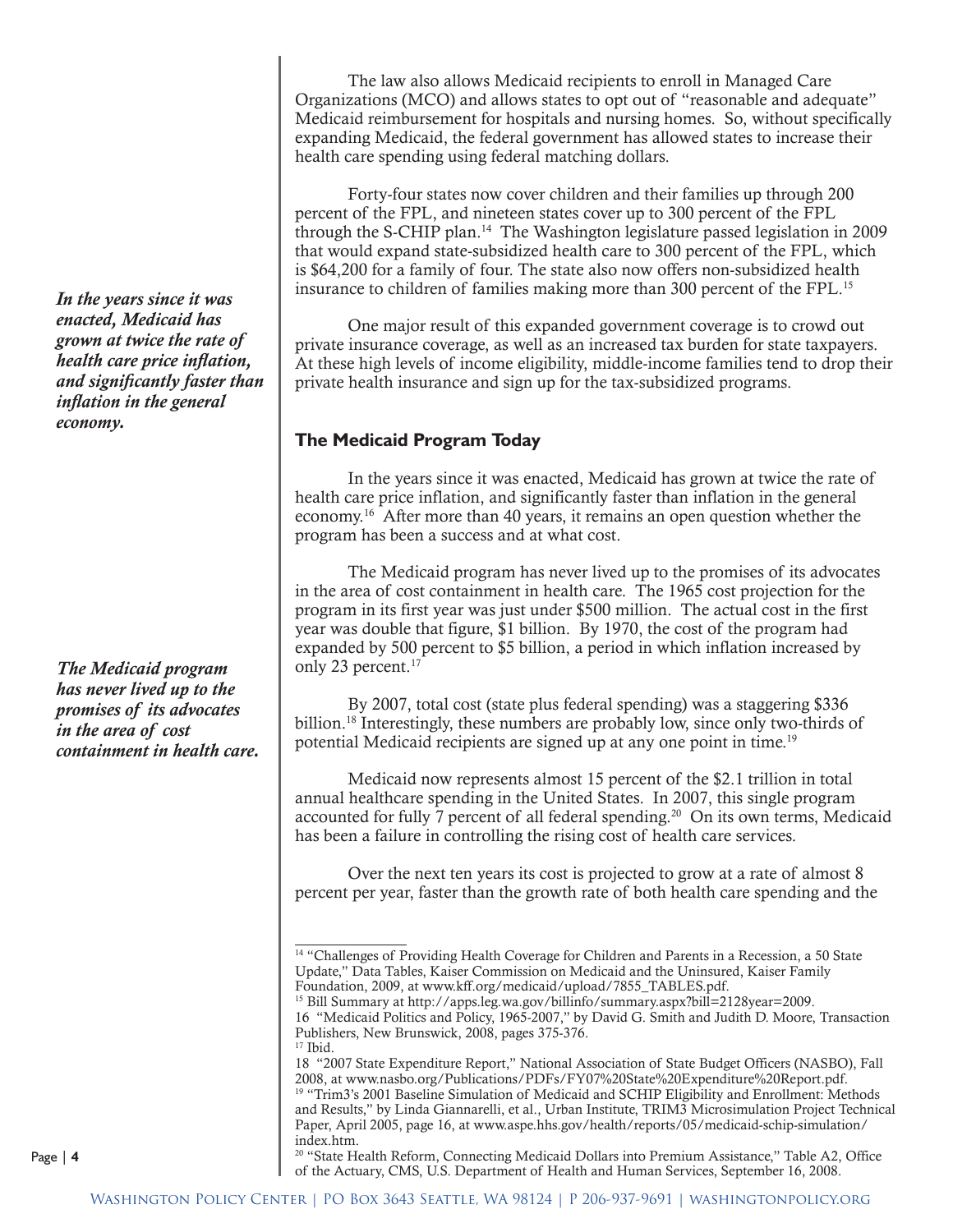economy in general.<sup>21</sup> The table below shows the national figures for all Medicaid recipients by category and their per-person costs for FY 2005.<sup>22</sup>

| Medicaid Recipients by Category and their Per-Person Costs for FY 2005 |                       |                                |
|------------------------------------------------------------------------|-----------------------|--------------------------------|
| <b>Category</b>                                                        | % of Total Recipients | <b>Cost per Recipient/Year</b> |
| Children                                                               | 51%                   | \$1,667                        |
| <b>Adults</b>                                                          | 24%                   | \$2,475                        |
| Aged                                                                   | 9%                    | \$13,675                       |
| <b>Disabled</b>                                                        | 16%                   | \$13,846                       |
| <b>Total</b>                                                           | 100 %                 |                                |

Children represent the largest number of Medicaid beneficiaries, yet 87 percent of funding is spent on just 25 percent of recipients – the disabled and elderly – reflecting this population's greater health care needs.

As of fiscal 2007, Medicaid provided supplemental coverage for 8.1 million Medicare recipients. This represents a 16 percent increase from the 7.0 million recipients in 2004.<sup>23</sup> Program officials found that for fiscal 2009, a full one-third of Medicaid spending (\$114 billion) will be for the disabled. With the aging of the U.S. population, they expect this amount to reach \$1.7 trillion in ten years.<sup>24</sup>

One of the original purposes of the Medicaid program was to serve as a fire-wall to protect the Medicare program for the elderly from being overwhelmed by poor and indigent patients. As Medicaid has expanded dramatically in eligibility and spending on the low-income aged, that goal would seem to have been achieved.

#### **How Medicaid's Funding Structure Drives Costs**

The original purpose of requiring states to match the federal funds they receive for Medicaid was to control costs. The thinking of congressional sponsors was that state lawmakers would be cautious about obligating the money of their own taxpayers to fund a federal program. In practice, the exact opposite has occurred.

When a state spends one dollar for education, it basically gets one dollar of education services. On the other hand, when a state spends one dollar on Medicaid health care, it effectively gets at least two dollars of health care because of the federal matching funds. Far from being cautious, state lawmakers feel they are leveraging federal dollars by expanding their own Medicaid program. Their reasoning is that limiting their own state's spending only leaves federal money on the table, which will simply go to other states.

Ironically, federal lawmakers feel the same way. Each federal dollar spent on Medicaid leverages a state dollar for the program, so Members of Congress feel they get the full political credit of expanding government coverage of health care, while spending only half the money. In reality of course, state and federal legislators only have one source of money—the American people—so the same taxpayers are actually paying for both state funds and the federal match.

*When a state spends one dollar on Medicaid health care, it effectively gets at least two dollars of health care because of the federal matching funds. Far from being cautious, state lawmakers feel they are leveraging federal dollars by expanding their own Medicaid program.*

 $21$  Ibid.

<sup>&</sup>lt;sup>22</sup> "Brief Summaries of Medicare and Medicaid," by Earl Dirk Hoffman, Jr., et al., Centers for Medicare and Medicaid Services, Department on Health and Human Services, November 1, 2008. 23 "Dual Eligibles: Medicaid's Role in Filling Medicare's Gap," by J. Kasper, et. al. Washington, D.C.: Kaiser Commission on Medicaid and the Uninsured, 2004. 24 Ibid. See Note 29.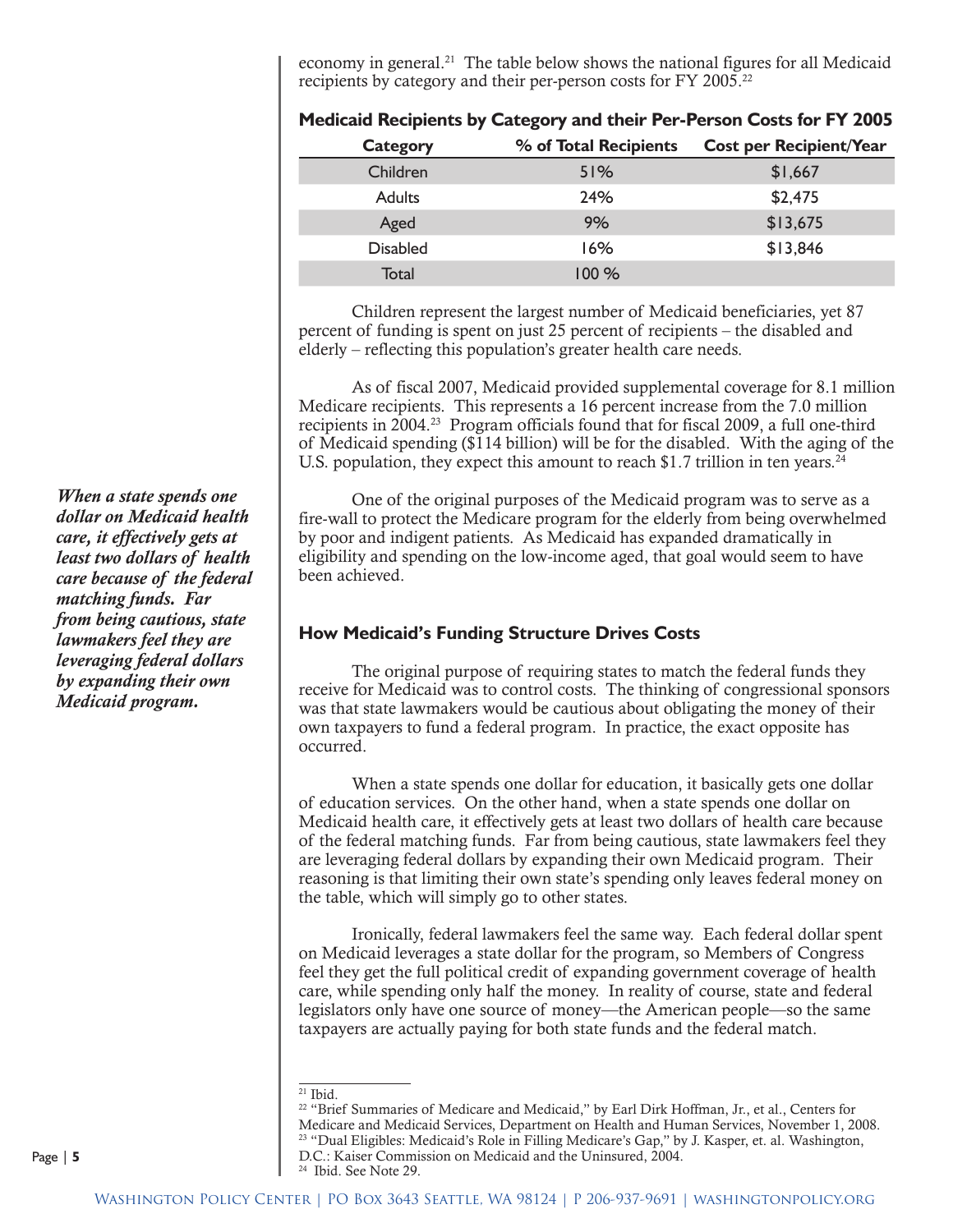All federal Medicaid matching funds go into a single budget in each state, and most state legislators are barred by law from running a deficit. Consequently, it is common for state legislators to use federal Medicaid money to balance their budgets. In 1981, Congress amended Medicaid to give more federal money, called Disproportionate Share Hospital (DSH) funds, to hospitals that care for a disproportionate share of Medicaid patients. It is now estimated that as much as one-third of DSH funds are spent on other projects by state governments.25

Because of the current economic recession, Washington state has just cut \$112.8 million from its Medicaid program. <sup>26</sup> The situation becomes even worse for the next biennium when \$521 million will need to be cut from the program.

#### **Medicaid Crowds out Private Coverage**

The ultimate consequence of this broad expansion of government into health care has been to "crowd out" private insurance. Over 20 percent of adults and 27 percent of children in Medicaid already had private insurance at the time they enrolled.<sup>27</sup> Obviously, many people dropped their private coverage when seemingly "free health care" became available. As Medicaid has expanded, it is now estimated that up to one half of current new enrollees already had private coverage.28

The "crowd out" effect of the Medicaid entitlement has also spilt over into the areas of health care philanthropy, as well as church and fraternal organization involvement in medical care for the poor and needy.<sup>29</sup> As the government steps in with a mandatory program, these private entities reduce their charitable services in the area of health care, leaving more burden on taxpayers and reducing voluntary medical aid to the needy.

#### **Medicaid's Administrative Complexity**

After more than four decades, one might expect that the relationships between state and federal Medicaid administrators would function easily, and that any confusion or complexity in running the program would have been worked out long ago. Quite the contrary relationship exists, however. On a scale of one to five (with five being the most severe), officials in 41 states report a federal administrative burden of four or five. $30$  According to state program managers, Medicaid is anything but a smooth and efficient program.

#### **Medicaid's Low Reimbursement Rates Reduce Access to Doctors**

Like state program managers, doctors and other health care providers report a dismal level of satisfaction with Medicaid. Even though Congress

<sup>30</sup> "Headed for a Crunch: An Update on Medicaid Spending, Coverage and Policy Heading into an Economic Downturn," by Vernon Smith, Ph.D., et al., Kaiser Commission on Medicaid and the Uninsured, Kaiser Family Foundation, no. 7815, September, 2008, at www.kff.org/medicaid/ upload/7815.pdf.

*According to state program managers, Medicaid is anything but a smooth and efficient program.*

 $25$  "Reforming the Medicaid Disproportionate Share Hospital Program," by Teresa A. Coughlin, et al., Health Care Financing Review 22, no. 2, Winter 2000.

<sup>26</sup> http://www.dshs.wa.gov/mediareleases/2010/pr10088.shtml.

<sup>&</sup>lt;sup>27</sup> "Medicaid-Eligible Adults Who Are Not Enrolled: Who Are They and Do They Get the Care They Need?," by Amy J. Davidoff, et al., Urban Institute Policy Brief, series A, no. A-48, October 1, 2001.

<sup>&</sup>lt;sup>28</sup> "Medicaid and SCHIP," Cato Handbook for Policymakers, Chapter 13, The Cato Institute, 7th edition, page 137, at www.cato.org/pubs/handbook/hb111/hb111-13.pdf.

<sup>&</sup>lt;sup>29</sup> "Public Program Crowd-Out of Private Coverage: What Are the Issues?," by Gestur Davidson, et al., Robert Wood Johnson Foundation, Research Synthesis Report no.5, June 2004, at www.rwjf. org/files/research/no5researchreport.pdf.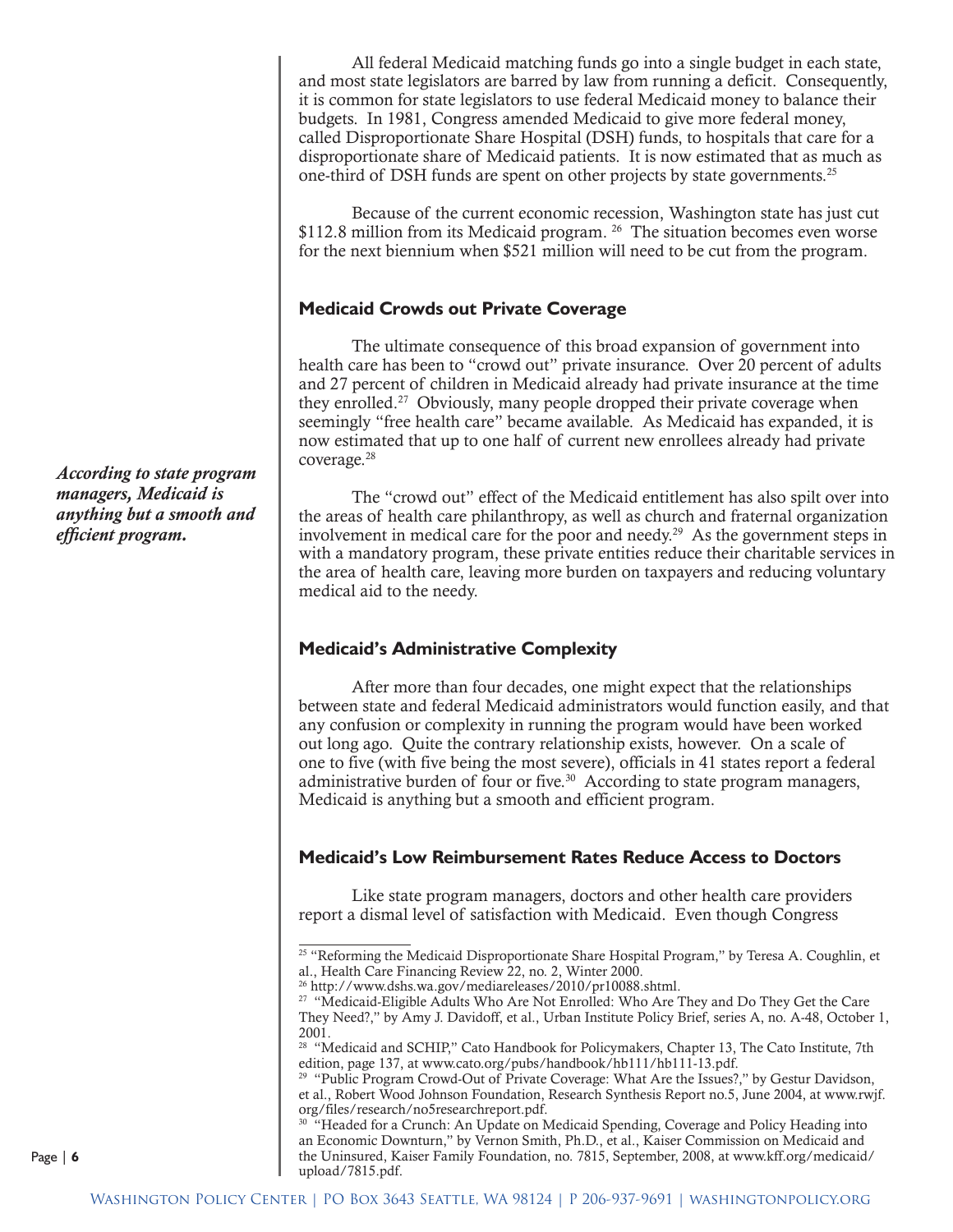over the past 20 years has steadily reduced the Medicare program's doctor reimbursements in real terms, Medicaid reimbursements are still winning the race to the bottom. Despite consistent declines in Medicare payments, Medicaid payments still average only 60 percent of what Medicare pays to doctors. For doctors, the financial incentive to treat elderly patients under socialized medicine is already low, the reward for helping poor and indigent patients is even lower.

The decreasing reimbursement rate has led doctors to shift costs to patients who pay cash or who have private insurance, to over-treat health conditions (in order to earn fees for more services) or to stop taking Medicaid patients altogether.31 In all, Medicaid's low reimbursement rates contribute greatly to the inefficient allocation of health care services in the practice of American medicine.

#### **The Health Care Reform Law's Changes to the Current Medicaid Program**

Although the newly-expanded Medicaid program does not begin until 2014, the existing program will undergo a number of changes created by the new health care law.

The government will increase the mandatory Medicaid drug rebate from 15.1 percent to 23.1 percent this year. Hence drug manufactures will pay an additional 8 percent to the states for drugs sold through the Medicaid program. The federal government will also increase the funding and the role of the Medicaid Payment and Access Commission to manage the care Medicaid enrollees receive.

Starting in 2011, Medicaid will prohibit payment to providers for services related to health-acquired conditions. In other words, Medicaid will not pay for treating medical complications that arise during treatment. This means doctors will have an even stronger disincentive to begin treatment of Medicaid patients. If anything goes wrong with treatment, or new illnesses arise during treatment, the doctor will receive no payment for his services.

Medicaid will also begin to change the way health care is administered. The Center for Medicare and Medicaid Services (CMS), through Medicaid, will provide funds to establish mandatory medical homes for patients, which are the latest variation of health maintenance organizations (HMOs). Long-term care in non-institutionalized settings and community-based support for people with disabilities will receive more money.

State Medicaid programs will increase payments for primary care for two years only, starting in 2013. This increase will be funded exclusively by federal taxpayers.

#### **The New Medicaid**

The national health care reform law greatly expands and changes the Medicaid program starting in 2014. This "new" Medicaid will provide health insurance to anyone in the country who earns less than 133 percent of the FPL and is under age 65. The FPL is currently \$10,830, so any individual making less than \$14,400 will be eligible. For a husband and wife, 133 percent of the FPL is \$19,400.

*Starting in 2011, Medicaid will prohibit payment to providers for services related to health-acquired conditions. In other words, Medicaid will not pay for treating medical complications that arise during treatment.*

<sup>31 &</sup>quot;Changes in Medicaid Physician Fees, 1998-2003, Implications for Physician Participation," by Stephen Zuckerman, et al., Health Affairs Web Exclusive, June 23, 2004, page w4-374, at www. content.healthaffairs.org/cgi/content/short/hlthaff.w4.374.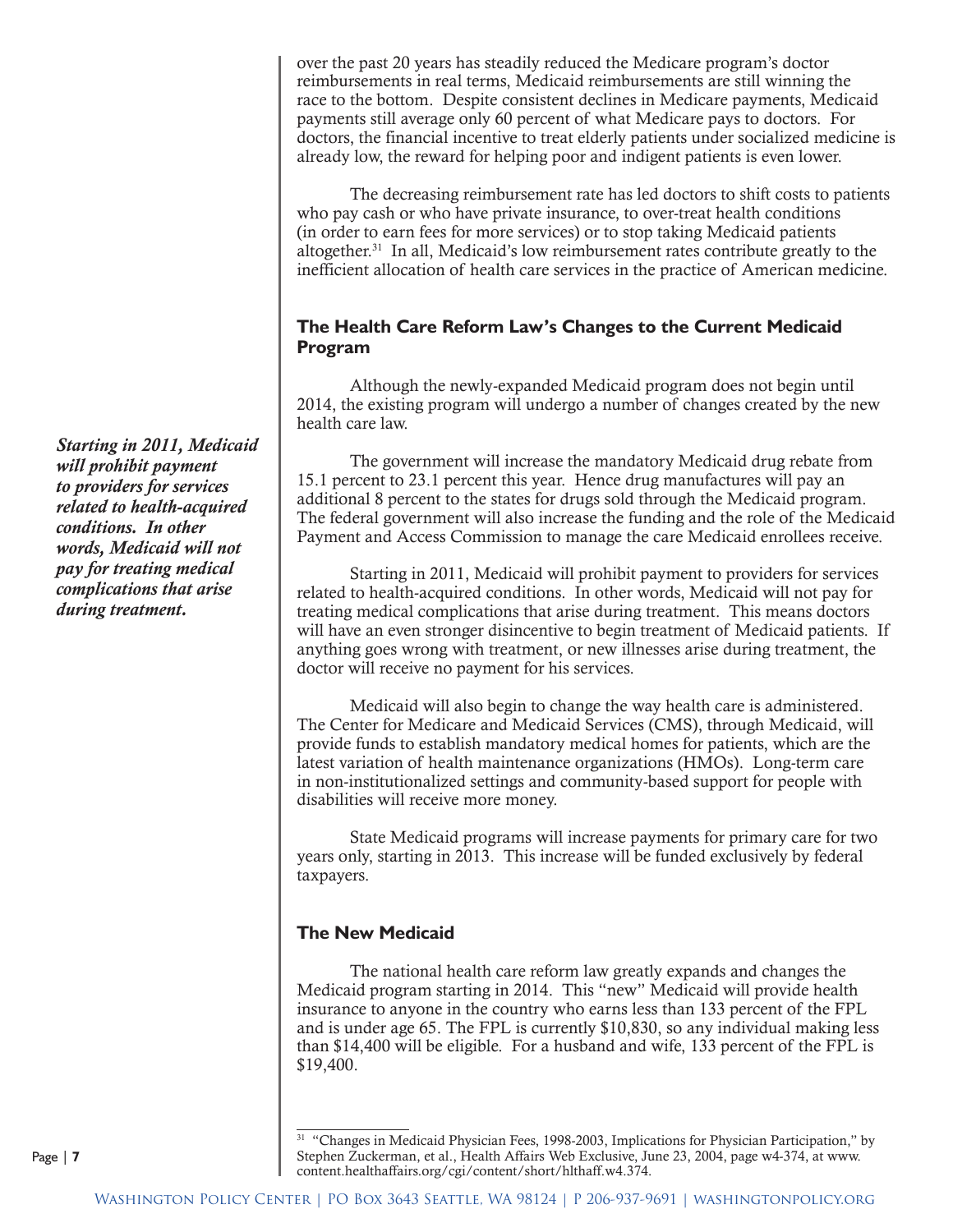The details have not been worked out, but presumably, the new Medicaid will be administered through the existing state Medicaid agencies. Mandatory rules, regulations and oversight, however, will come from the federal government.

Instead of the fifty-fifty state-federal cost sharing, the new program will be paid for exclusively by federal taxpayers for the first three years. From 2017 until 2020, the percent paid by state taxpayers will gradually increase from zero to ten percent, with this ten-ninety percent (state-federal) split extending indefinitely. Of course, state taxpayers are the same people who pay federal taxes, so this will be a huge tax increase on everyone.

States will continue to have the choice of opting out of Medicaid. However, state legislators will be even more hesitant to drop out of Medicaid simply because the vast majority of funding (100 percent initially, then 90 percent indefinitely) will come from the federal government and will not theoretically impact state budgets. The temptation for state lawmakers is they will get to distribute benefits, without incurring the political responsibility of raising taxes to pay for them.

The number of new enrollees in Medicaid is estimated to range from 14 to 23 million people.32 The new health care reform law mandates that everyone in the country must have health insurance. Because this individual mandate may cause previously uninsured people to "come out of the woodwork", this estimated range of up to 23 million people may be too low.

Access to health care is currently limited in Medicaid because providers cannot pay their overhead with such low reimbursement rates. The new law law does not allow for an increase in physician pay except for primary care on a limited basis. Therefore, as demand explodes after 2014 with up to 23 million new patients enrolled in the new Medicaid, access to health care will become dramatically worse for Medicaid patients.

States with a low participation rate in the existing Medicaid program (for example, Texas and Alabama) will potentially have a higher participation rate in the new program. Conversely, states such as Massachusetts that have a low uninsured rate will see a smaller percentage of new participants. Consequently, the impact on state budgets will be less for those states that enroll a higher percentage of people in the new Medicaid for which the federal government pays 90 to 100 percent of the costs.

States could start enrolling childless adults in Medicaid after April 1, 2010. Funding for these enrollees will be set at the original fifty-fifty state-federal match rate.

Overall costs of the Medicaid expansion are estimated to be \$445 billion from federal taxpayers and \$21 billion from state taxpayers between 2014 and 2019. This \$466 billion represents approximately half of the overall estimated future costs of the new health care reform law.

#### **The Impact of the New Medicaid on Washington State**

The complexity of the new law means no one knows exactly how many people will enroll in the new Medicaid. There are 60 million people nationwide enrolled in the current Medicaid program, which means Washington state's 1.2 million people represent 2 percent of the total. Estimates of new enrollees

*The temptation for state lawmakers is they will get to distribute benefits, without incurring the political responsibility of raising taxes to pay for them.*

<sup>32</sup> Andrew M. Sisko *et al.*, "National Health Spending Projections: The Estimated Impact of Reform Through 2019," *Health Affairs*, Vol*.* 29, No. 10 (2010), at http://content.healthaffairs.org/cgi/reprint/ hlthaff.2010.0788v1 (October 4, 2010).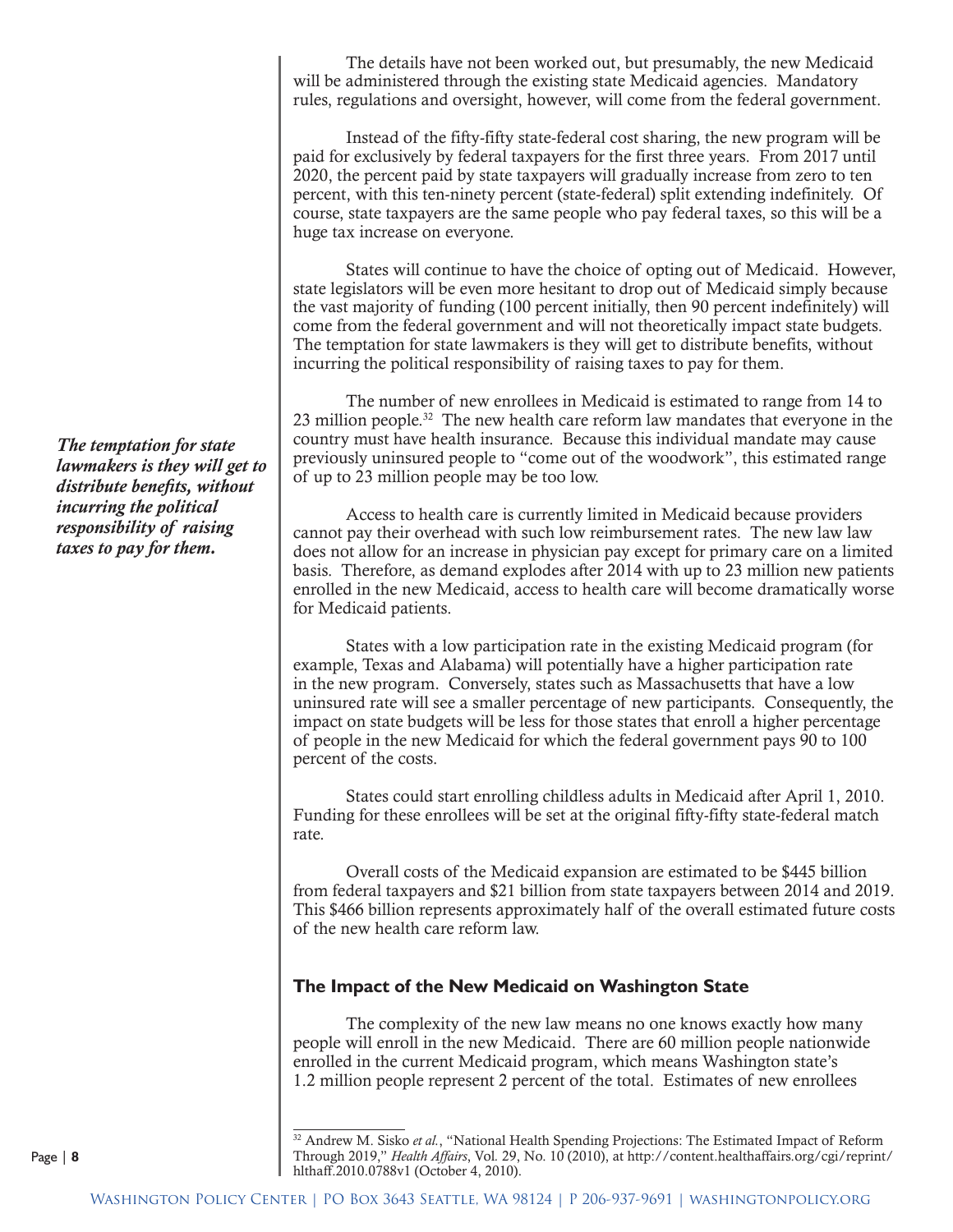nationally range from 14 to 23 million. Hence 2 percent of estimated new enrollees would be 280,000 to 460,000 people in Washington state.

The 1.2 million enrolled in Washington's current Medicaid program cost taxpayers \$6.2 billion annually (state taxpayers pay \$3.1 billion and federal taxpayers pay \$3.1 billion). This works out to approximately \$2,583 of state taxpayer dollars per recipient and a total cost (federal plus state) of \$5,167 per enrollee.

The new health care law is written so that federal taxpayers cover the entire cost of the new Medicaid program's patients for the first three years and states ultimately pay 10 percent of the costs. Washington state taxpayers would therefore be required to pay \$5,167 times 10 percent times 280,000 (or 460,000) per year which equals a range of \$145 million to \$242 million. For a ten year period, Washington state taxpayers would be obligated to pay \$1.45 billion to \$2.42 billion.

If the state/federal ratio for funding new Medicaid patients reverts to the fifty-fifty split as it exists now, Washington taxpayers would be required to pay \$5,167 times 50 percent times 280,000 (or 460,000). This would equal a range of \$723 million to \$1.2 billion per year, and \$7.23 billion to \$12 billion over ten years. Of course, state taxpayers are also federal taxpayers, so Washington state taxpayers will be required to help pay the entire cost of Medicaid expansion, or \$14.5 billion to \$24 billion over a ten year period.

#### **Policy Analysis: How Medicaid Distorts the Health Care Market**

From 1999 to 2003, the percentage of physicians accepting all new Medicaid patients dropped from 48.1 percent to 39.4 percent, and those who stopped accepting new Medicaid patients completely increased from 26.4 percent to 30.5 percent.33 The unfortunate, but predictable, consequence of low doctor reimbursement is a decrease in access to health care for Medicaid recipients.

When a government entitlement like Medicaid competes with the free market, there are a number of broad economic consequences. Because of cost shifting under Medicaid, consumers with private insurance are burdened with an additional cost of 10 percent to 15 percent.<sup>34</sup> The result is a government health care program that actually increases the number of uninsured, because some people are forced to drop their private coverage as it becomes unaffordable. If the 10 percent to 15 percent in costs added by the Medicaid program were removed, millions of people who are currently uninsured would be able to afford private coverage.

Another tragic consequence of Medicaid is it has discouraged both job advancement and entrance into the job market for thousands of people. With each increase in income, for example by getting a new job, low-income workers face the risk of losing their Medicaid health benefits. As the scope of Medicaid has increased, the number of people effected by this disincentive has likewise increased.

After 40 years, the Medicaid program is now having a significant negative impact on the private long-term care insurance market as well. Currently, 60 percent to 75 percent of private long-term insurance benefits duplicate Medicaid

*Another tragic consequence of Medicaid is it has discouraged both job advancement and entrance into the job market for thousands of people. With each increase in income, for example by getting a new job, low-income workers face the risk of losing their Medicaid health benefits.* 

<sup>33 &</sup>quot;2002 Survey of Physicians About the Medicaid Program," by Julie A. Schoenman and Jacob J. Feldman, Project HOPE Center for Health Affairs, no. 03-1, March 2003.

<sup>34 &</sup>quot;The Distortionary Effects of Government Procurements: Evidence from Medicaid Prescription Drug Purchasing," by Mark Dugan and Fiona Scott Morton, NBER Working Paper no. 10930, November 2004.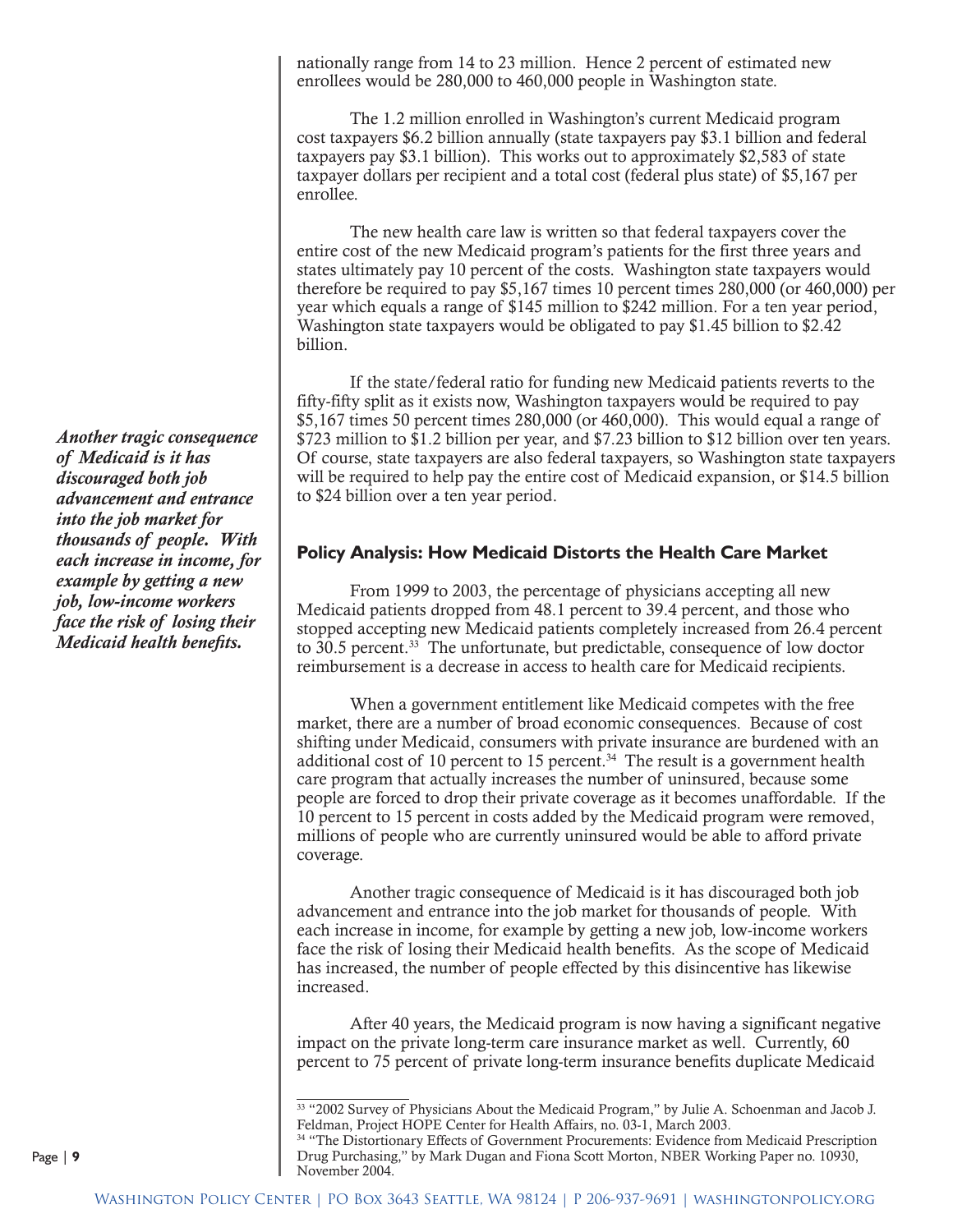benefits, creating a strong incentive for people to drop their private coverage.<sup>35</sup> Current estimates reveal that Medicaid has discouraged 65 percent to 90 percent of seniors from purchasing private long-term insurance.<sup>36</sup>

#### **Policy Analysis: Medicaid Coverage Does Not Mean Access to Better Care**

One of the greatest misconceptions in today's health care debate is that having health insurance is the same as having access to improved health care. There is no data to support this concept.

In fact, after more than 40 years, there is no evidence that Medicaid has improved health outcome for adults or children,<sup>37</sup> (except for very specific populations such as HIV/AIDS patients) nor is there evidence that increasing Medicaid spending has resulted in better health care for the poor.<sup>38</sup> In spite of Medicaid and a host of other social welfare programs, the poverty rate today is about where it was in the late 1960s.39

Medicaid is now a fundamental part of the problem of health care access and affordability in the United States, because of the way the program contributes to rising costs. Medicaid is one of the major factors in the third party payer problem in the United States, in which a third party, rather than patients working with doctors, is responsible for covering medical bills.

Today 87 percent of U.S. health care is funded by third parties, either government or employers. When people do not pay for a product or service, overutilization of that limited resource will occur and costs will predictably rise, albeit at an unpredictable rate.<sup>40</sup> If over-utilization in Medicaid is similar to Medicare, the amount of overuse could be as high as  $$50$  billion per year.<sup>41</sup> Government exists to provide a vital safety net for its most vulnerable citizens, so the Medicaid program will have to change if is to survive financially.

#### **Recommendations for Reforming Medicaid**

At the current rate of spending increase, Medicaid spending will double compared to fiscal 2008 levels in nine years, that is, by fiscal  $2017<sup>42</sup>$  At an average growth rate of eight percent per year, Medicaid is the fastest growing federal entitlement program.43 The Congressional Budget Office estimates that, without changes made to current policies, the Medicaid program alone will comprise almost six percent of the nation's Gross Domestic Product by 2017.<sup>44</sup> The new

*Because Medicaid is a third party payer system, it is a fundamental part of the problem of health care access and affordability in the U.S.*

<sup>&</sup>lt;sup>35</sup> "The Interaction of Public and Private Insurance: Medicaid and the Long-Term Care Insurance Market," by Jeffrey R. Brown and Amy Finkelstein, NBER Working Paper no. 10989, December 2004, pages 2-3.

<sup>36</sup> Ibid.

<sup>&</sup>lt;sup>37</sup> "Does Public Provided Health Insurance Improve the Health of Low-Income Children in the United States?," by Robert Kaestner, et al., NBER Working Paper no. 6887, January 1999, page 1. 38 "Hospital Ownership and Public Medical Spending," by Mark Duggan, NBER Working Paper no. 7789, July 2000.

<sup>39 &</sup>quot;Poverty Status of People by Family Relationship, Race, and Hispanic Origin, 1959-2005." Table 2, Historical Poverty Tables, U.S. Census Bureau, at www.census.gov/hhes/www/poverty/histpov/ hstpov2.html.

<sup>40 &</sup>quot;Interdependence and Choices in Distributive Justice, The Welfare Conundrum," by Lee Anne Fennell, Wisconsin Law Review 235, 1994, pages 311-312.

<sup>41 &</sup>quot;Healthy Competition," by Michael F. Cannon and Michael D. Tanner, 2nd edition, The Cato Institute, Washington, D.C, 2007.

<sup>42 &</sup>quot;Federal Medicaid Payments," CBO March 2008 Baseline: Medicaid, Congressional Budget Office, March 2008, at www.cbo.gov/budget/factsheets/2008b/medicaidBaseline.pdf.

<sup>43 &</sup>quot;The Budget and Economic Outlook, 2007 - 2017, An Update," Congressional Budget Office, August 2007, page 9, at www.cbo.gov/ftpdocs/85xx/doc8565/08-23-Update07.pdf. <sup>44</sup> Ibid, page 3.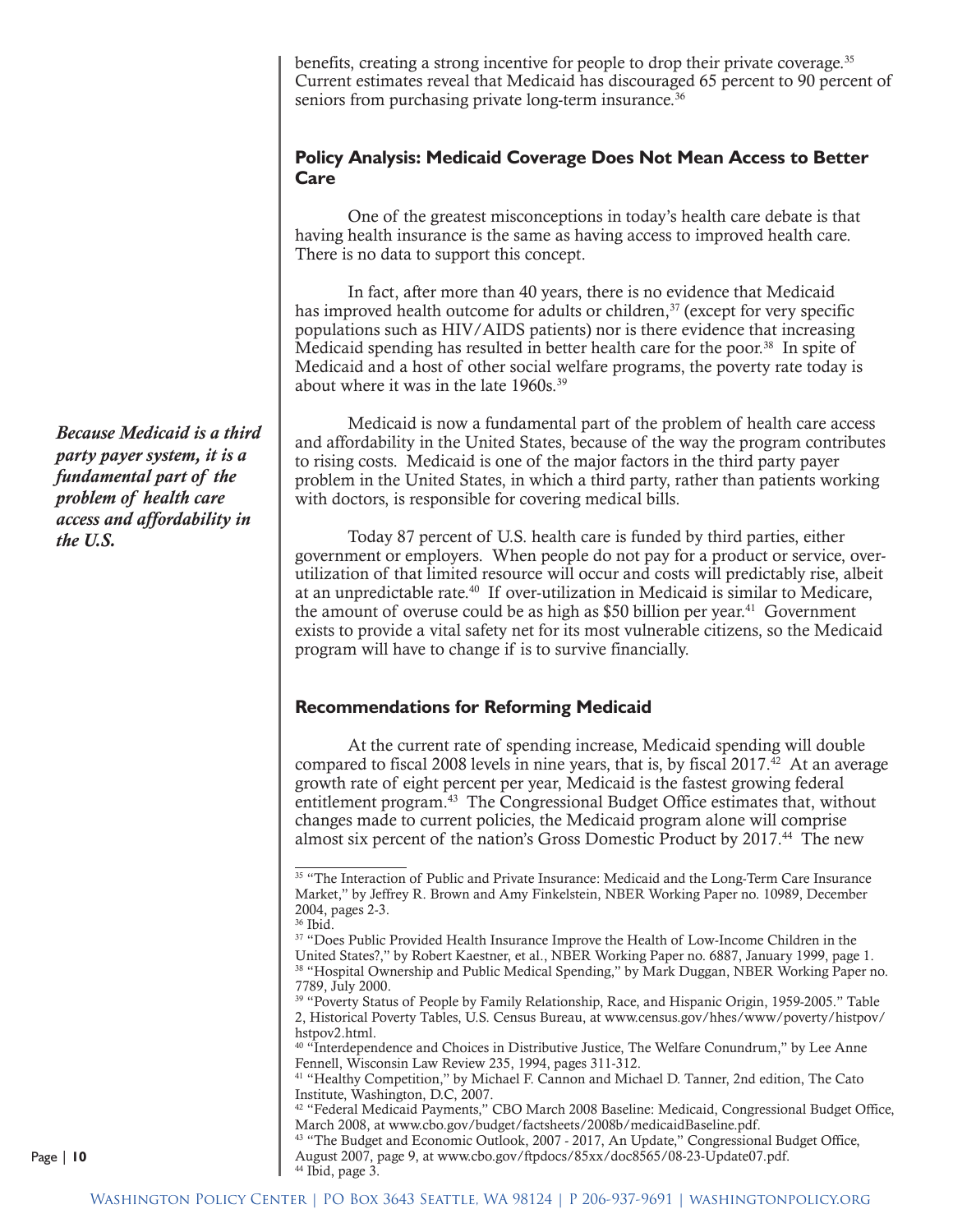health care reform law's addition of 23 million more patients to the "new" Medicaid will only make this cost problem worse.

Medicaid directors from all the states met in the fall of 2007 to discuss ways to control rising costs. There was broad agreement that the economic climate was not only deteriorating, but that methods used to save money in past recessions would not work today.<sup>45</sup> For example, drugs for dual Medicare-Medicaid recipients are now covered by Medicare Part D. Since Medicaid no longer pays for these drugs, there would be no additional savings to the Medicaid program.

Obviously, the country cannot afford to pay for Medicaid based on its present structure. Reform will be necessary in order to avoid the program's financial collapse.

Congress actually passed a fairly broad Medicaid reform package in 1995. The bill included block grants to the states, gave states more individual control and eliminated the program as a federal entitlement. President Clinton vetoed the bill, although a year later he signed a similar, and very successful, reform of welfare entitlements.

At the time congressional Republicans paid a heavy price politically and were accused of being uncaring and wishing to deny needed health care for poor Americans.

Follow-up analysis, however, shows that had the 1995 reform bill been signed into law, the Medicaid program would be on a much sounder financial footing today.

Many Medicaid reform proposals have been recommended through the years. Some of these, such as negotiating discounts for services, increasing provider fees to keep patients out of emergency rooms, and controlling drug costs, do not address the underlying problem of funding a broad health care entitlement.<sup>46</sup>

Similarly, there is virtually no evidence that any of these ideas would significantly impact the cost or the effectiveness of Medicaid. On the other hand, such initiatives as health savings accounts (HSAs), pursuing fraud aggressively, tightening eligibility requirements, and using block grants to states, have been shown to be effective in controlling costs in both the health care and welfare policy areas.

Rather than compounding the existing Medicaid problems, the new federal health care law should be repealed. There is no logical reason to enlarge a bankrupt entitlement.

#### Recommendations for Reforming Medicaid

- Health Savings Accounts for Recipients
- Pursue Fraud Aggressively
- Tighten Eligibility Requirements (At least back to the original 133 percent of the FPL)

*Initiatives as health savings accounts (HSAs), pursuing fraud aggressively, tightening eligibility requirements, and using block grants to states, have been shown to be effective in controlling costs in both the health care and welfare policy areas*

<sup>45 &</sup>quot;Current Issues in Medicaid: A Mid-FY2008 Update Based on a Discussion with Leading Medicaid Directors," Report 7741, Kaiser Commission on Medicaid and the Uninsured, Kaiser Family Foundation, January, 2008, at http://www.kff.org/medicaid/7741.cfm. 46 "Medicaid Empire: Why New York Spends so Much on Health Care for the Poor and Near Poor and How the system Can Be Reformed," by John C. Goodman, et al., National Center for Policy Analysis Policy Report No. 284, March, 2006, at www.ncpa.org/pub/st284.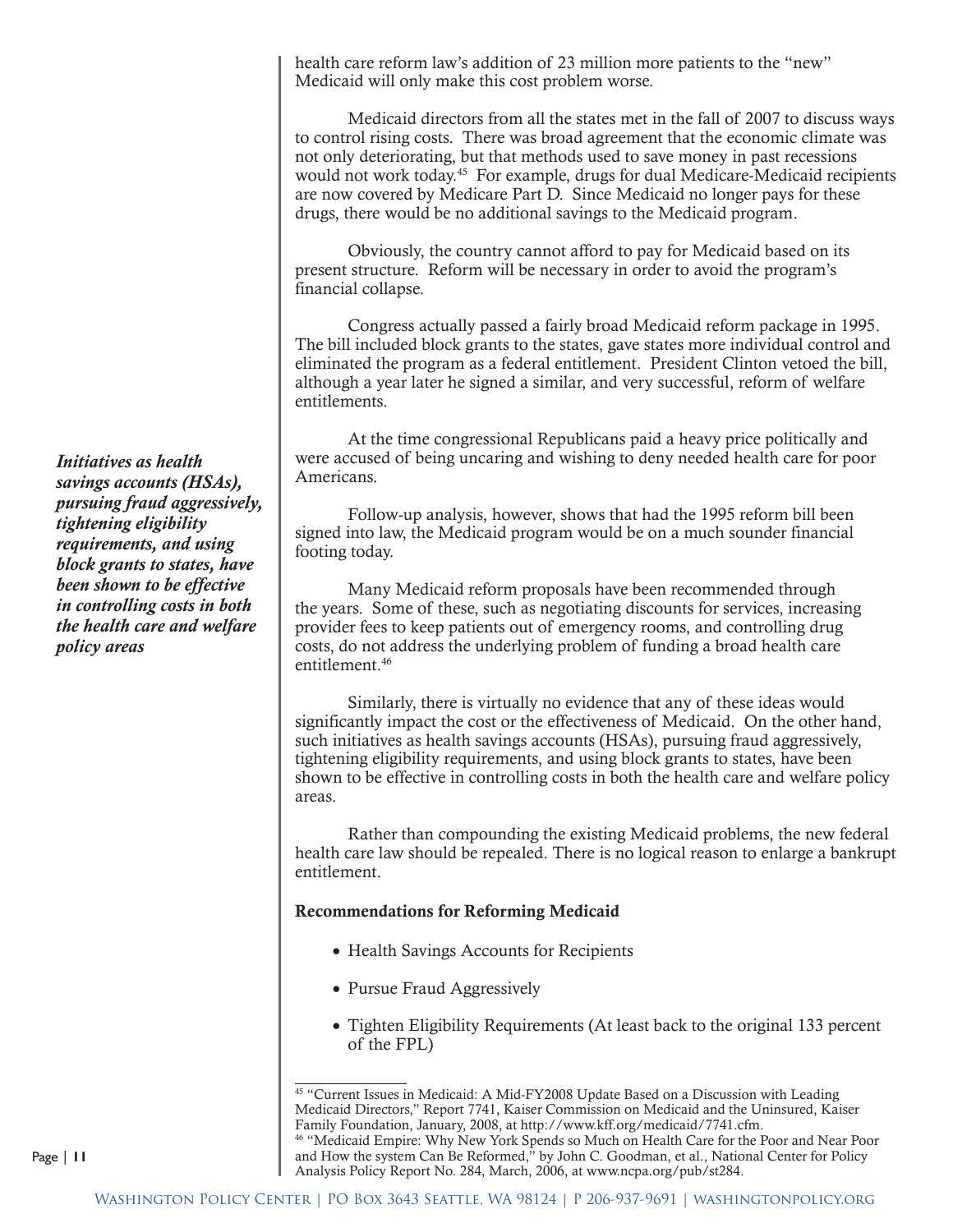- Block Grants to the States
- Freeze Funding at 2005 or even 2007 Levels
- Repeal the New Health Care Law

#### **Conclusion**

The current Medicaid program is arguably the worst health insurance plan in the country. It has expanded massively beyond the original intent in 1965 and is now one of the two or three largest budget items for nearly every state. In spite of massive annual increases in spending, Medicaid chronically experiences budgetbreaking costs. Expanding Medicaid, as the new health care reform law requires, will only compound these problems.

Like any entitlement program, Medicaid encourages over-utilization. The tragic irony is that because of low provider reimbursements, access for patients is severely limited. The number of doctors who are not seeing new Medicaid patients grows larger each year. All Medicaid patients, by definition, have health insurance, but just having health insurance does not guarantee one will receive health care services.

Likewise, the new health care law does not specifically provide for more physicians and nurse practitioners. The addition of 23 million new patients on the Medicaid rolls will massively compound the existing health care access problem for patients in the program.

Another tragedy is that after more than 40 years, there is no evidence Medicaid has improved health outcomes for the vast majority of either children or adults enrolled in the program.<sup>47</sup> Medicaid, like any entitlement that offers services apparently for free, has encouraged over-utilization of health care resources. When services appear to be "free," the natural health care market has no ability to place a true value on that service and no way to know if limited resources are being allocated efficiently.

Limited public safety net programs will always be needed to provide health care for the poorest and most vulnerable people in our society. However, the bloated and expanding Medicaid entitlement program, as it is presently structured, is not sustainable. Even though the new program will be funded by federal taxpayers, costs will explode as we have seen since 1965. The federal government will then have only three choices, all of which are bad: run huge budget deficits, raise taxes, or ration medical care by limiting funding.

A better plan is to repeal the reform law and stop the new, expanded Medicaid program before it starts. The government should then focus on meaningful reform to the current Medicaid, based on changes that have proven successful in other entitlement programs. This would ensure that Medicaid is placed on a sound, long-term financial basis, so it remains reliable enough to provide vital, dependable health services for low-income families.

47 "Does Public Provided Health Insurance Improve the Health of Low-Income Children in the United States?," by Robert Kaestner, et al., NBER Working Paper no. 6887, January 1999, page 1.

*Like any entitlement program, Medicaid encourages over-utilization. The tragic irony is that because of low provider reimbursements, access for patients is severely limited. The number of doctors who are not seeing new Medicaid patients grows larger each year.*